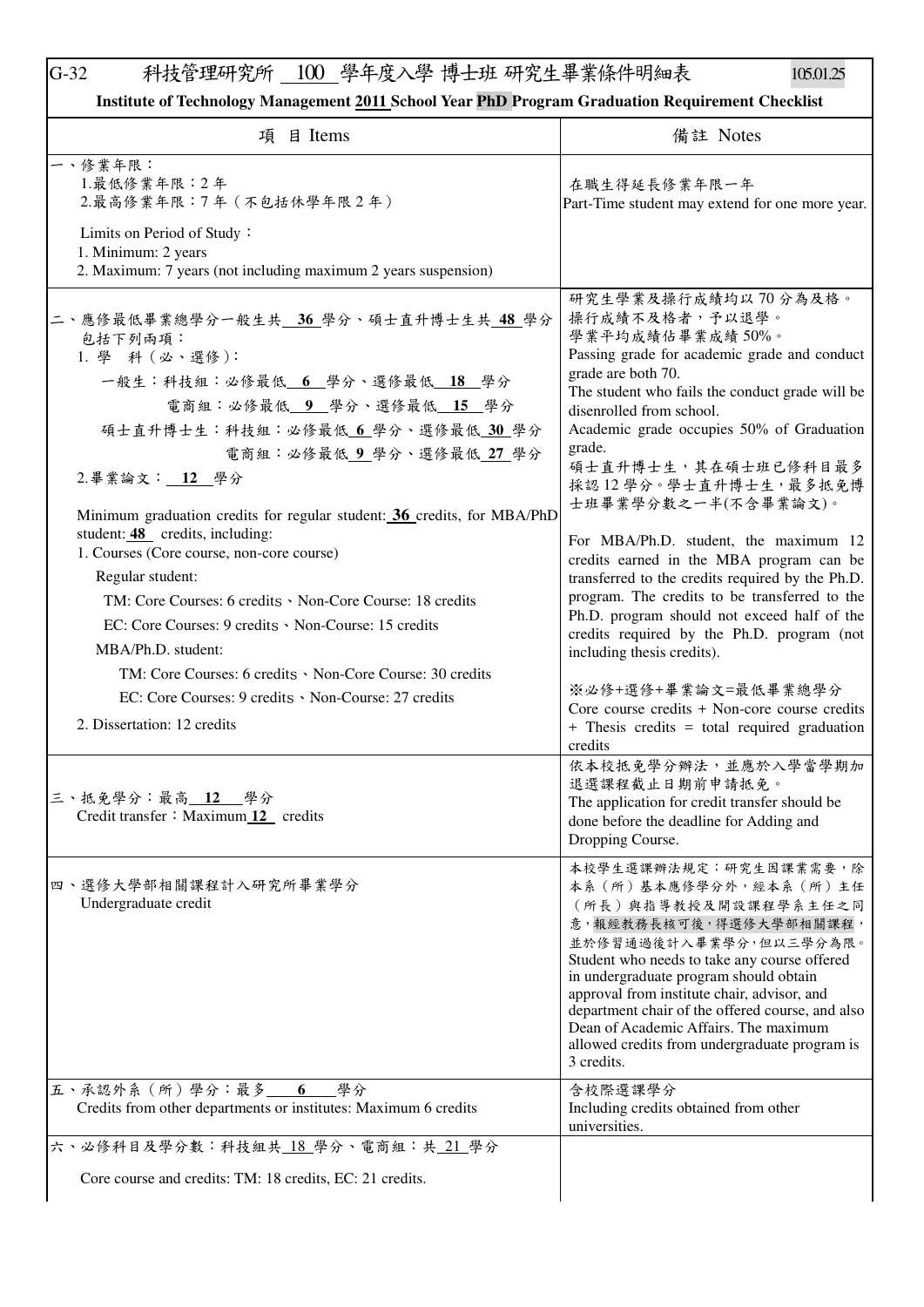|                      | 科技組 (甲組):必修共18學分                                                            |          | 必修科目不及格應予重修,必修科目未修滿                                |
|----------------------|-----------------------------------------------------------------------------|----------|----------------------------------------------------|
| N <sub>0</sub>       | 科目名稱                                                                        | 學分數      | 不得畢業。                                              |
| $*1$                 | 社會科學進階研究方法                                                                  | 3        | The student who fails the core course shall retake |
| $*2$                 | 數量方法                                                                        | 3        | the core course. Student is not allowed to         |
|                      | *表示 科技組,二科必修至少選一科之課程                                                        |          | graduate if the required core courses are not      |
| 3                    | 科技化策略與經營模式                                                                  | 3        | completed.                                         |
| 4                    | 科技管理專題研討(一)                                                                 | 0        |                                                    |
| 5                    | 科技管理專題研討(二)                                                                 | 0        |                                                    |
| 6                    | 科技管理專題研討(三)                                                                 | 0        |                                                    |
| 7                    | 科技管理專題研討(四)                                                                 | 0        |                                                    |
| 8                    | 畢業論文                                                                        | 12       |                                                    |
|                      | <b>Technology Management: core course 18 credits</b>                        |          |                                                    |
| N <sub>0</sub>       | Courses                                                                     | Credits  |                                                    |
| $*1$                 | Advanced Research Methods for Social Science                                | 3        |                                                    |
| $*2$                 | <b>Quantitative Methods</b>                                                 | 3        |                                                    |
|                      | *For Technology Management student, choose at least one course.             |          |                                                    |
| 3                    | Technology Strategy and Business Models                                     | 3        |                                                    |
| 4                    | Special Topics of Technology Management (I)                                 | 0        |                                                    |
| 5                    | Special Topics of Technology Management (II)                                | 0        |                                                    |
| 6                    | Special Topics of Technology Management (III)                               | 0        |                                                    |
| 7                    | Special Topics of Technology Management (IV)                                | $\bf{0}$ |                                                    |
| 8                    | Dissertation                                                                | 12       |                                                    |
|                      | 電商組(乙組) :必修共21學分                                                            |          |                                                    |
| No                   | 科目名稱                                                                        | 學分數      |                                                    |
| 1                    | 電子商務理論與應用                                                                   | 3        |                                                    |
| 2                    | 科技化策略與經營模式                                                                  | 3        |                                                    |
| 3                    | 高階電子化企業研究                                                                   | 3        |                                                    |
| 4                    | 科技管理專題研討(一)                                                                 | 0        |                                                    |
| 5                    | 科技管理專題研討(二)                                                                 | 0        |                                                    |
| 6                    | 科技管理專題研討(三)                                                                 | 0        |                                                    |
| 7                    | 科技管理專題研討(四)                                                                 | v        |                                                    |
| 8                    | 畢業論文                                                                        | 12       |                                                    |
|                      | E-Commerce: core course 21 credits                                          |          |                                                    |
| N <sub>0</sub>       | Courses                                                                     | Credits  |                                                    |
| 1                    | Electronic Commerce Theory and Applications                                 | 3        |                                                    |
| 2                    | Technology Strategy and Business Models                                     | 3        |                                                    |
| 3                    | Advanced Research Topics in E-Business                                      | 3        |                                                    |
| 4                    | Special Topics of Technology Management (I)                                 | 0        |                                                    |
| 5                    | Special Topics of Technology Management (II)                                | 0        |                                                    |
| 6                    | Special Topics of Technology Management (III)                               |          |                                                    |
| 7                    | Special Topics of Technology Management (IV)                                | 0        |                                                    |
| 8                    | Dissertation                                                                | 12       |                                                    |
| セ、                   | 系(所)指定應補修基礎科目(不計入畢業學分):共                                                    | 學分       |                                                    |
|                      | Prerequisite Course (not included in graduation units): total               | Units    |                                                    |
| 1.                   |                                                                             |          |                                                    |
| $\overline{c}$<br>八、 | 博士班研究生考核:                                                                   |          |                                                    |
|                      | 博士班研究生於入學後第一學年結束前,應經系(所)主任之同意                                               |          | 未於規定期限內商請指導教授者,勒令休學                                |
|                      | 商請指導教授。                                                                     |          | 一學期。                                               |
|                      | Ph.D. Degree Examination (Thesis Examination):                              |          | The student who fails to choose an advisor         |
|                      | The Ph.D. students shall choose a faculty member of the institute as thesis |          | before the above deadline will be suspended for    |
|                      | advisor and get approved by ITM Chair before the end of the first school    |          | one semester.                                      |
| year                 |                                                                             |          |                                                    |